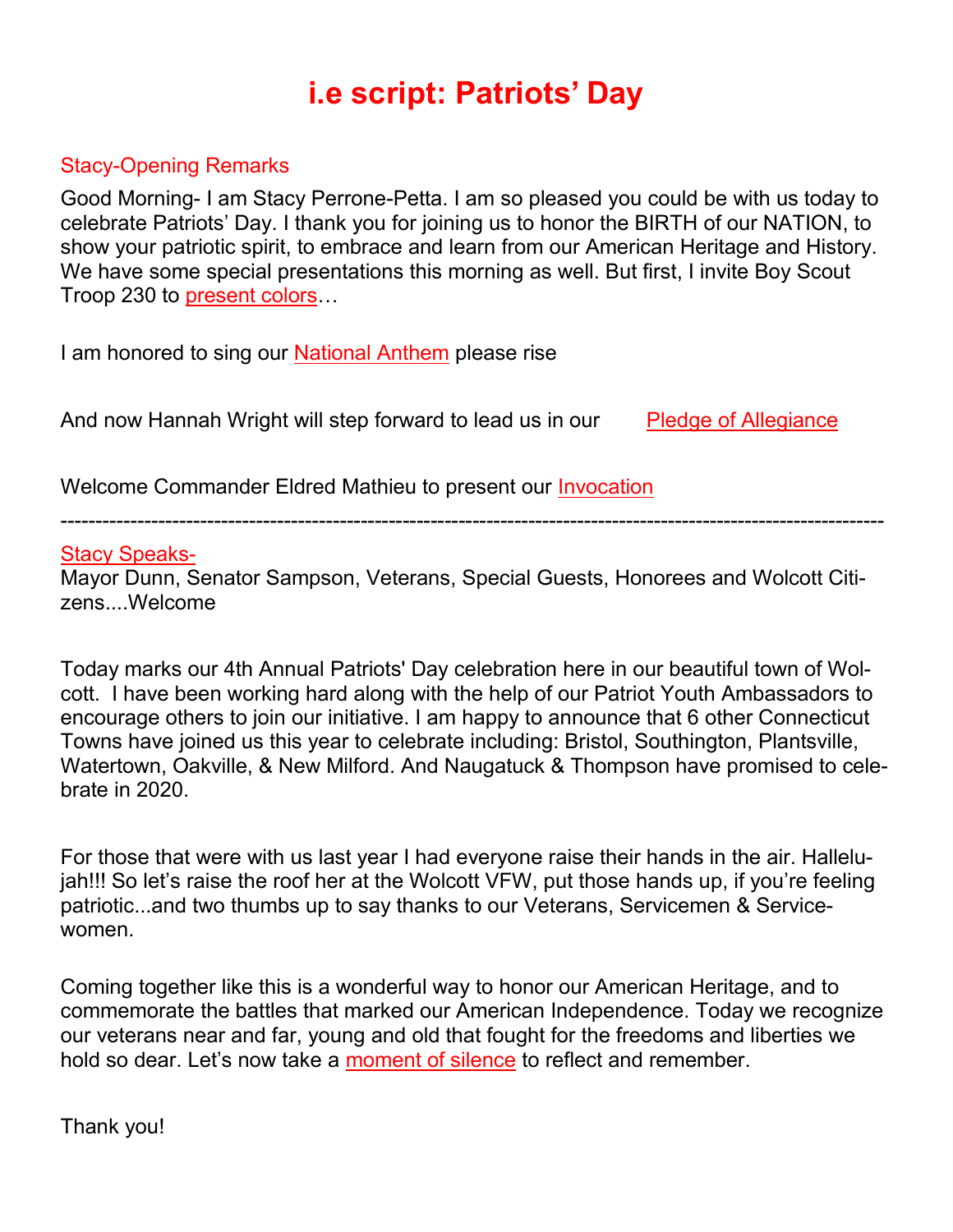I recently heard a speech by Kevin Ritter and he referenced the idea of American Inheritance…Actually being a defender of the American Inheritance. It struck a cord with me… no pun intended being a music teacher…So I ask you "how are **YOU** spending your American Inheritance?"

The Battles of Lexington and Concord April 19th 1775. Known as the shot heard around the world, PATRIOTS' DAY, is where it all started... where the birth of our nation started... where we started OUR fight for freedom. Really what price can we put on those lives that were lost fighting for so many freedoms, the freedoms that we hold so dear.

Another great saying that I keep fresh in my mind is … **"we don't know them all, but we owe them all."** So many soldiers during the American Revolution and throughout our American History suffered and sacrificed to insure and defend OUR American Inheritance

Through the Patriots' Day Initiative we hope that you will ponder this question and find more ways to spark patriotism. Whether it be within your own heart or within our community.

--------------------------------------------------------------------------------------------------------------------

-Mayor Thomas Dunn to give some remarks:

Thank you Mayor Dunn… we will hear more from you later in the program

-Historic Reading featuring our Patriot Youth Ambassadors: The Midnight Ride of Paul Revere by Henry Wadsworths Longfellow

Historic Presentation-

-Now help me Welcome Wolcott Historian, President of the Wolcott Historical Society and good friend: Florence Goodman..

Thank you Flo for all you do for Wolcott to help preserve our local history.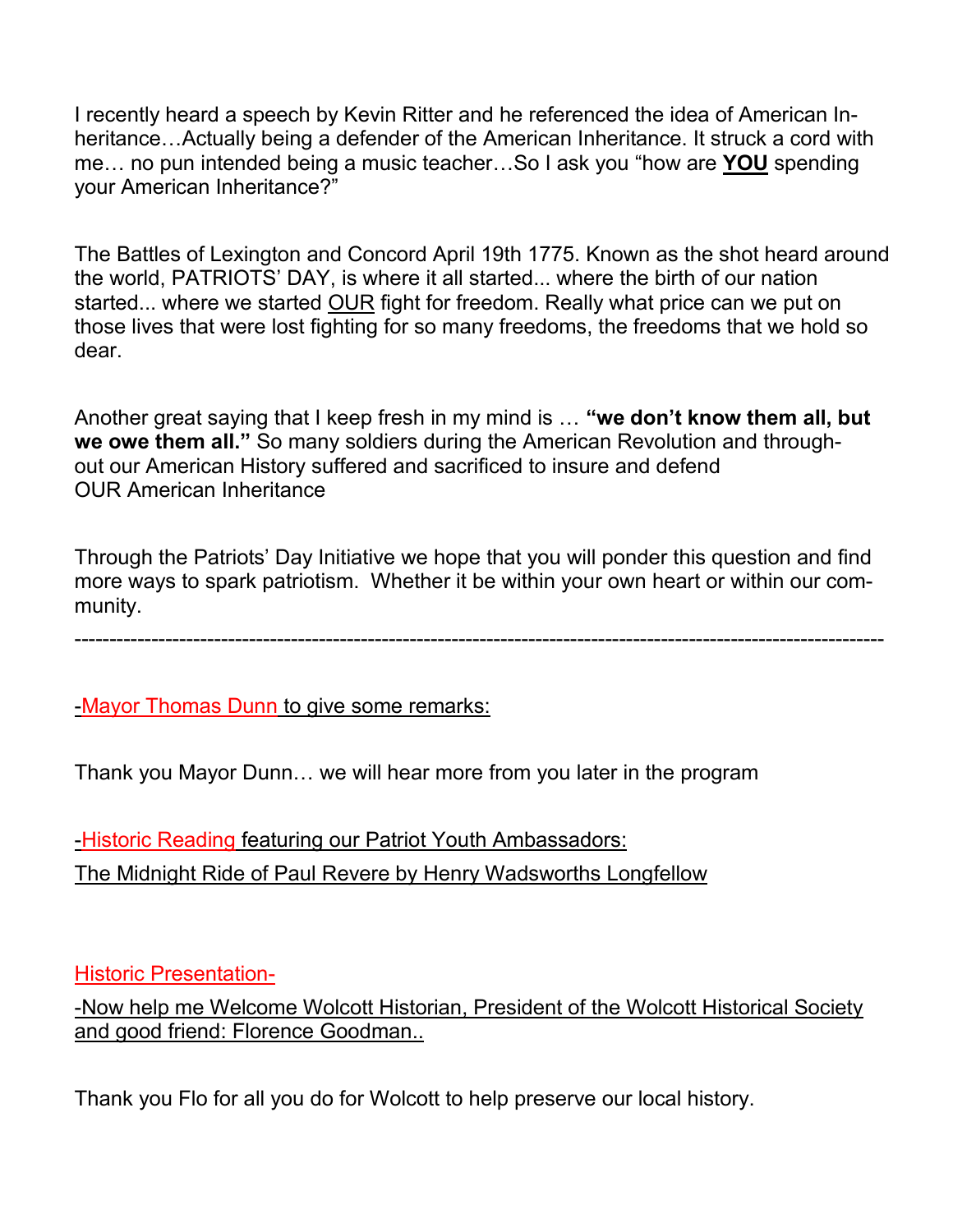It gives me great pleasure to welcome Senator Rob Sampson. We know how busy you are at our state capitol representing our best interests.

-Rep Sampson speaks & awards citation:

#### **Stacy speaks**

-Before I welcome back Mayor Dunn to present local citations: I would like to invite everyone to stay after the ceremony for some refreshments and photographs.

And now Mayor Dunn to present the awards…

1)Ronald S. Juryzk

2)Donato DiVirgilio

3)Richard Nanni

(and here to accept the award on behalf of Richard is his son Donato DiVirgilio, and Granddaughter Kimberly DiVirglio…

Just a few thank yous before we conclude today's Ceremony.

Many thanks again to everyone who attended today's event, congratulations again to our honorees…

Special Thanks to: Commander Eldred Mathieu, Amy Desaulniers, Robin Di Nicola, Lynn Mouanes, Selena Rodrigues and all of today's presenters.

#### *Patriots' Day Initiative Sponsors:*

The Exchange Club of Wolcott ,Thomaston Savings Bank, Florence Goodman, The Wolcott Historical Society, Uniquely Yours Photography, Roberta & Jennie Leonard, Wolcott VFW Post 1979, Wolcott American Legion Post 165, Farmingbury Women's Club, Junior Women's Club, The Wolcott Print Shop, Fascia's Chocolates.

-Welcome Ella Goldstone as she sings GOD BLESS AMERICA -Closing Benediction-Commander Eldred Mathieu -Retiring of Colors

Thank you and God Bless!